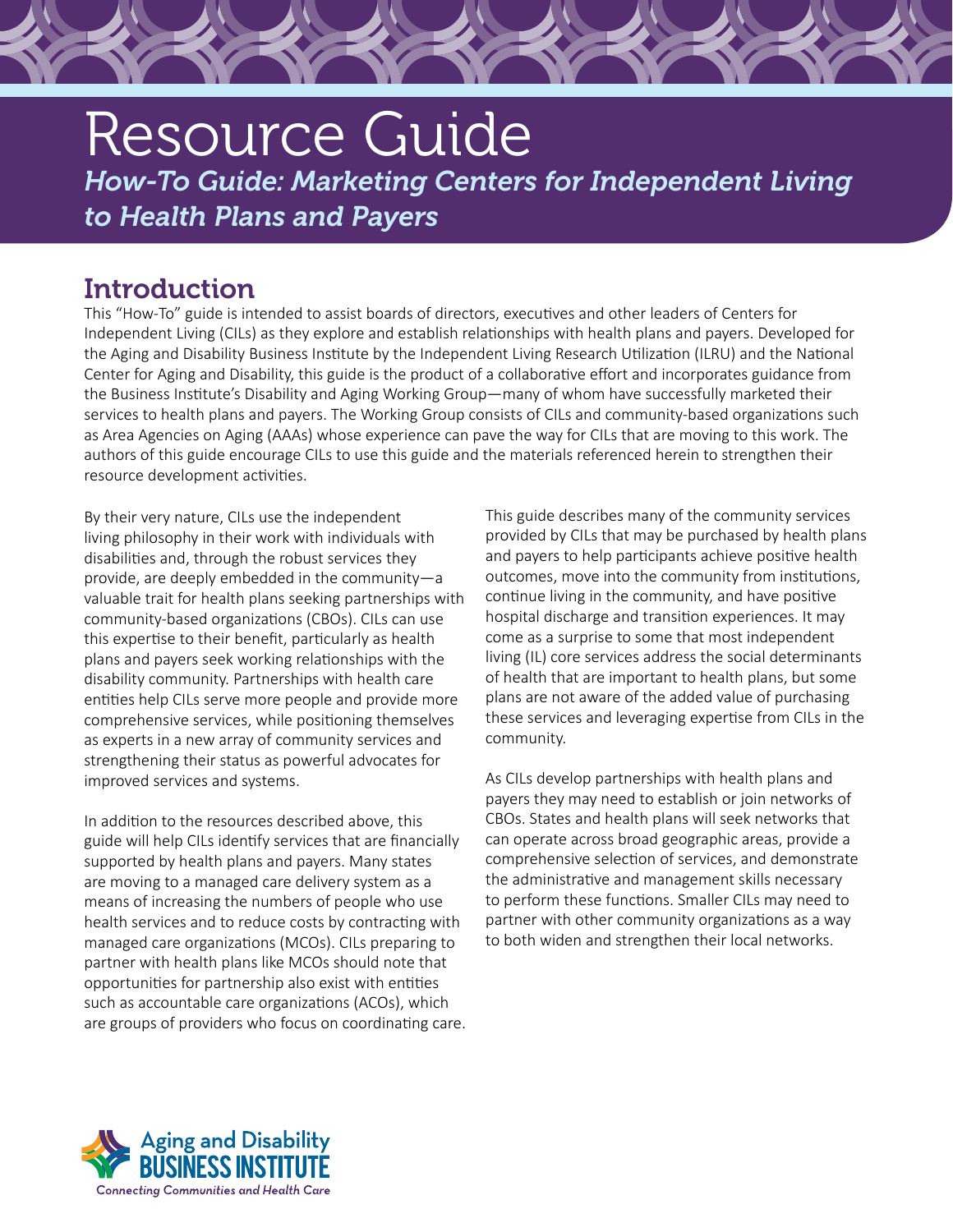# Building on Experience and Existing Capacity to Move into Work with Health Plans and Payers

CILs bring a wealth of experience and knowledge to this growing business opportunity and can build upon the following:

- Experience maintaining community living by providing resources to support people with disabilities as they move from institutions into the community or avoid institutionalization in the first place.
- Deep connections within the community and knowledge of community resources and supports.
- Understanding of and long standing capacity for operating with the consumer-directed approach. CIL staffs are adept at engaging consumers and helping them gain power and take more active roles in directing their lives, services and supports.
- Ability to assist individuals with securing the services and supports that will assist them in living in the community.
- Established working relationships with funders and other CBOs.
- Positive reputation in the community for providing effective services.

**2**

• Direct experience with facilitating the provision of consumer directed home and community based services (HCBS) offered through Medicaid feefor-service funding and for some, the Veterans Administration's Veteran-Directed HCBS program. The experience, knowledge and relationships established while operating in this regulatory and service environment will prove valuable in working with health plans and payers.

**Lex Frieden, Director at Independent Living Research Utilization (ILRU), defined independent living as "control over one's life based on the choice of acceptable options that minimize reliance on others in making decisions and in performing everyday activities.<sup>i</sup> " The consumer direction model is considered to offer greater autonomy and to promote improved health outcomesii. This is a close match for the health plan approach of outcome focused, value based services.**

## Important Preparation Steps

This "How-To" guide provides a starting point for CILs preparing to partner with health plans and payers. While each CIL's journey may not follow this order, it is the experience of the authors that these preparation steps must be addressed:

- Prepare to Expand Your Reach: Make a Plan and Set Goals
- Prepare to Work with Health Plans and Payers to Improve Health Outcomes
- Shift Organizational Perspective to Accommodate New Reimbursement Methodologies
- Determine Staffing for Working with Health Plans
- Understand Approaches of Case Management and Health Plans
- Establish or Join Contracting Partnerships or Networks
- Engage with State Agencies
- Demonstrate in Marketing How CIL Services Support Health Outcomes
- Secure Necessary Certifications and Licenses
- Develop Strategies to Track Progress Toward Goals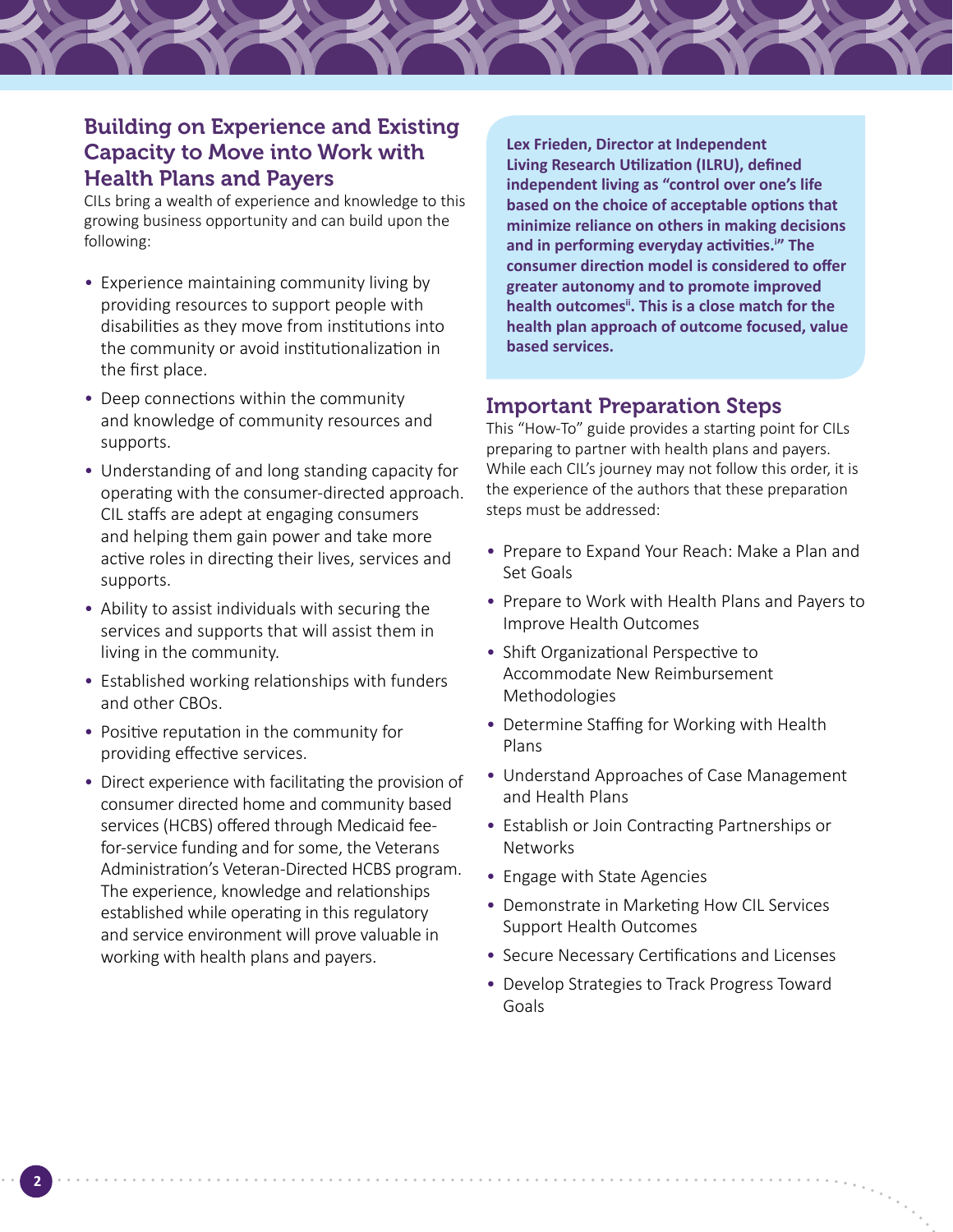# Prepare to Expand Your Reach: Make a Plan and Set Goals

Creating a business plan is a key step in any CIL's strategy as it explores developing relationships with health care entities. Every community is different so this is not a one-size-fits-all approach. CILs should evaluate the current landscape as well as the likely future direction of health and social services in their state. Determining a CIL's strengths—its niche—and identifying the needs of the health plans and payers will help CILs in this process.

CILs should be able to answer the following questions:

- What is the mission and vision of your CIL?
- What are your CIL's strengths (and weaknesses)?
- Where do organizational shifts have to happen to create the capacity to work with health plans and payers?
- Which of your CIL's core services should be highlighted to seek reimbursement?
- Is there a specific need/gap in your community? If so, does this gap align with your CIL's core services?
- Does your CIL need to make additional investments (training, certification etc.) in order to better position itself for relationships with health care?
- Who are your CIL's customers (payers AND clients)? What do they want/need?

• Who are your competitors?

• What regulatory and political factors might impact your ability to deliver services and attain contracts?

Check out this fantastic webinar: *[Expand Your](https://vimeo.com/201326182)  [Vision and Grow Your Mission! Driving Culture](https://vimeo.com/201326182)  [Change in Aging and Disability CBOs to Work with](https://vimeo.com/201326182)  [Health Care Partners](https://vimeo.com/201326182)* facilitated by Rosanne DiStefano (former Chief Executive Officer, Elder Services of the Merrimack Valley) and June Cowen Sauvageau (Executive Director, Northeast Independent Living Program, Inc.).

For more in-depth exploration of your center's readiness: *[Step 1: Prepare to Understand the](http://www.nasuad.org/sites/nasuad/files/BACStep1Prepare.pdf)  [Business Environment and Your Place In It](http://www.nasuad.org/sites/nasuad/files/BACStep1Prepare.pdf)* (NASUAD HCBS Business Acumen Center)

To learn more about the entrepreneurial efforts of CILs, view New Century CIL's Michele Martin interview Audrey Schremmer Three Rivers, Inc.: *[Interview and Additional Resource](http://www.newcenturycil.org/?p=1298)* 

## Prepare to Work with Health Plans and Payers to Improve Health Outcomes

In 2017, the Aging and Disability Business Institute partnered with Scripps Gerontology Center to collect responses from CILs, AAAs and other community-based disability and aging organizations to learn about their health care contracting work and the types of services they provided for reimbursement. The chart below indicates that the most common service provided (49.3 percent) was case management and related services.



## Most Common Services Provided through Contracts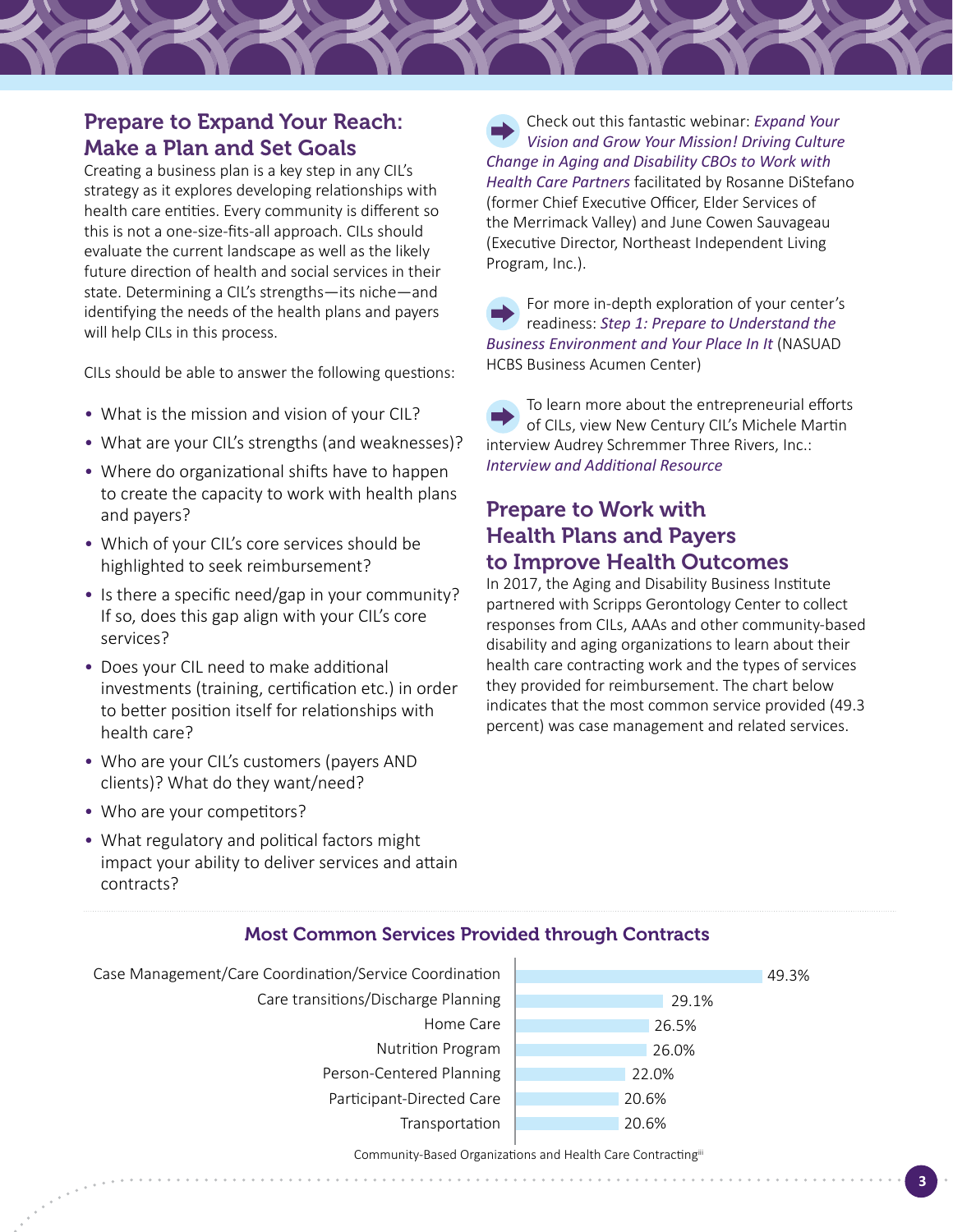As a well-positioned partner, what health outcomes can your CIL impact? Health plans and payers have begun to recognize that health outcomes are affected by conditions outside the walls of health care facilities and that medical care contributions to healthy outcomes are only part of the picture. The greatest contribution to good health is through positively impacting what are described as the social determinants of health (SDOH), which include community settings, individual behaviors and community support services. The CDC's definition of social determinants of health is: Conditions in the places where people live, learn, work and play [that] affect a wide range of health risks and outcomes. Factors that affect SDOH include housing, food, transportation, utilities and safety. Typically, CILs are actively engaged in these conversations with consumers on a daily basis. Expertise and consistent engagement with people with disabilities make CILs a valuable and natural partner to health plans and systems seeking to address SDOH and achieve better health outcomes.

Discover more about SDOH: *[Are We Saying](http://nasuad.org/sites/nasuad/files/LTSS_MC_Business-Terminology_AAHD_6.28.17_Final.pdf)  [the Same Thing? The Language of Long-Term](http://nasuad.org/sites/nasuad/files/LTSS_MC_Business-Terminology_AAHD_6.28.17_Final.pdf)  [Services and Supports and Managed Care](http://nasuad.org/sites/nasuad/files/LTSS_MC_Business-Terminology_AAHD_6.28.17_Final.pdf)* (HCBS Business Acumen Center)

# Shift Organizational Perspective to Accommodate New Reimbursement **Methodologies**

Over the last decade, new reimbursement methodologies have emerged to focus on quality and outcomes rather than quantity. CILs entering into relationships with health plans and payers will likely see a reimbursement model that differs from the tried-and-true fee-for-service (FFS) model. This new approach to reimbursement will require a shift in perspective and strategy.

In the past, FFS has been the primary reimbursement method under Medicaid. In the Medicaid system, a service is authorized, then the provider determines what actions should be taken to resolve the medical issue. This method can reward volume rather than quality. With the rise of managed care and the shift to value-based payment modules, FFS is gradually being replaced with other strategies that streamline and promote quality services.

**Understanding new competitive strategies and using them to create new opportunities is vital. The following are common reimbursement methodologies.** 

- Under a **risk-based approach,** providers receive a monthly payment to provide contracted services for a participant. This is termed a "full capitation" contract. Health plans and other payers must provide comprehensive services under the capitated rate received from the funding source and if additional services are needed, the payer is responsible ("at risk") for the cost of these additional services. This approach represents the shift to reward better value, outcomes and innovation instead of the volume of services provided. The terms are specified in the contract. Some contracts may include bonuses or incentives (and penalties) for quality, reaching outcomes and patient satisfaction.
- An **episode-based payment** model holds the provider accountable for the costs and quality of a defined and discrete set of services for a specified period. For example, a group of providers involved with a hip replacement are paid a specific amount. The providers then coordinate the care to provide all services associated with the hip replacement, including hospitalization, payments to physicians, postacute care and physical therapy.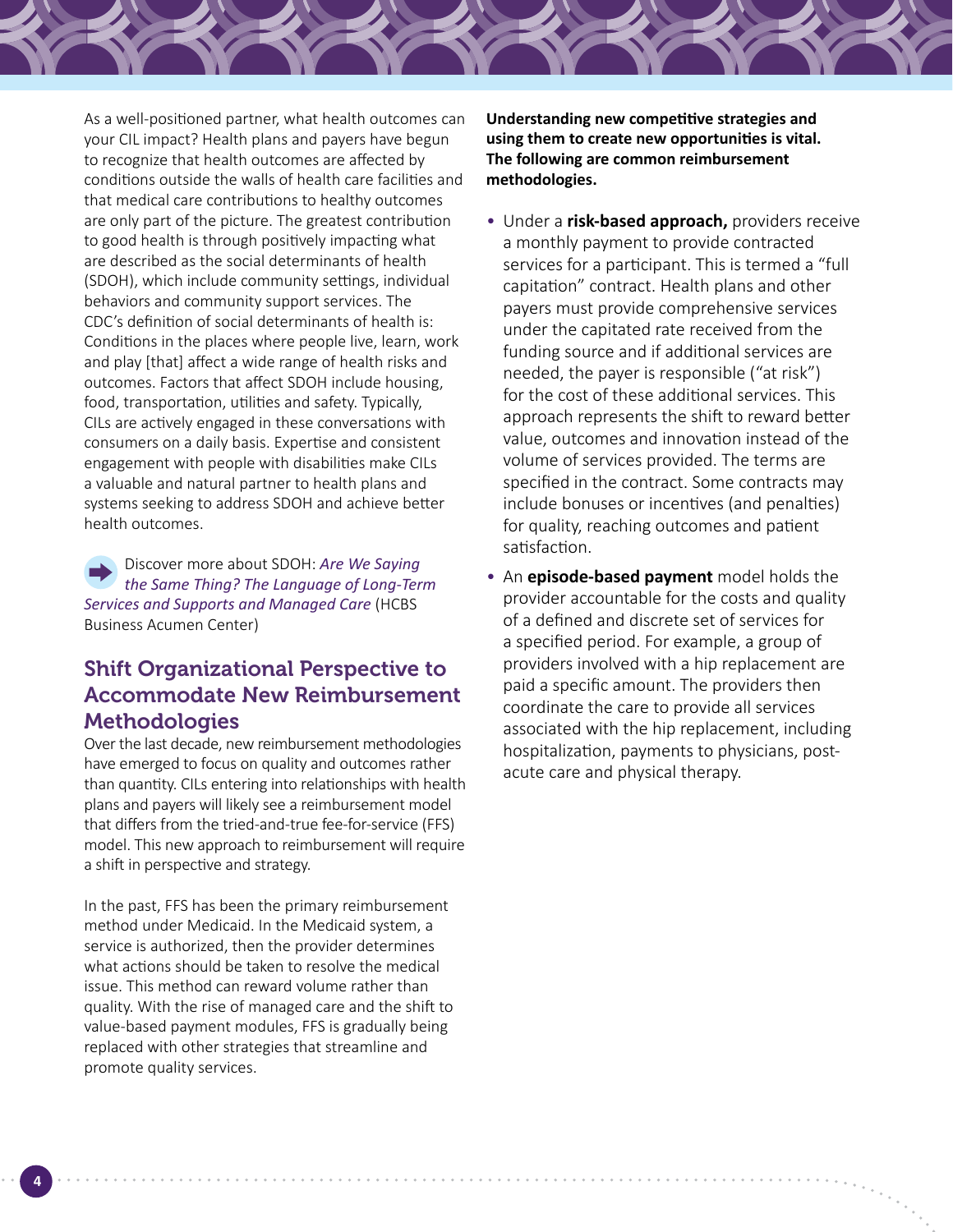# FROM THE FIELD A New Approach

*Patricia Yeager, CEO, The Independence Center, Colorado*

This whole approach of looking for fee-for-service or other payment arrangements requires a mind that can see opportunity where others see none.

Some questions to consider:

- What services are missing in your community? Has the local disability community voiced a need for certain services offered by your CIL?
- How does that need or lack impact people with disabilities in your community?
- Is that impact such that health care plans and/or payers might pay to address it?
- How much would it cost you to fill that gap?
- Does filling this gap save money or create more dollars for someone?

Once your CIL determines who is impacted by the lack of services you have identified, what (dollars, time, customers) is needed to fill them, and you know what it will cost to fill the gap, you are in the entrepreneur seat ready to offer that service. This process is different than looking for timelimited grants, running fundraising events and writing end-of-year appeal letters! But such an approach allows CILs to achieve greater financial independence—isn't that what we are about as a movement?

## Determine Staffing for Working with Health Plans

One of the most important steps in the process of developing partnerships with health plans and papers is determining which staff member(s) will be responsible for initiating and managing this work on an ongoing basis. This may require training of existing staff or hiring new staff with the needed skills. According to *[The](https://www.bridgespan.org/insights/library/pay-what-it-takes/nonprofit-cost-analysis-introduction)  [Bridgespan Group](https://www.bridgespan.org/insights/library/pay-what-it-takes/nonprofit-cost-analysis-introduction)*, "the allocation of all organizational costs, direct and indirect, across relevant programs/ sites is at the heart of true-cost analysis." Therefore, calculating the true cost of services is crucial; at least

one staff member must be experienced in financial analysis/cost accounting. Strategies include investing in existing staff to help them gain the needed skillsets and recruiting new staff who already have the expertise your CIL needs.

**Smaller CILs may have more challenges in hiring new staff, and may want to consider partnering with other community-based organizations for necessary skill sets.** 

Staff who have experience working with health care plans and payers or who can bridge health care and community services will be critical for your CIL as it develops these partnerships. One way to achieve this capacity is by working in a network of organizations in which one or more of the network members can share staff with needed skills and experience.

For resources on understanding costs, visit *["Cost-Modeling CBO Services for Health Care](https://www.aginganddisabilitybusinessinstitute.org/resources/cost-modeling-cbo-services-for-health-care-partnership-success/)  [Partnership Success"](https://www.aginganddisabilitybusinessinstitute.org/resources/cost-modeling-cbo-services-for-health-care-partnership-success/)*

# Understand Approaches of Case Management and Health Plans

Case management, a key service purchased by health plans and payers, can be viewed as a combination of CIL core services, particularly Individual Advocacy, IL Skills Training, and Peer Counseling and Support. When assisting an individual moving from an institution into the community or with avoiding entering an institution, the case management service being provided is appropriately categorized as Institutional Transition and/or Diversion.

The *[Case Management Society of America](http://www.cmsa.org)* (CMSA) describes case management as "…a collaborative process of assessment, planning, facilitation, care coordination, evaluation, and advocacy for options and services to meet an individual's and family's comprehensive health needs through communication and available resources to promote quality, costeffective outcomes."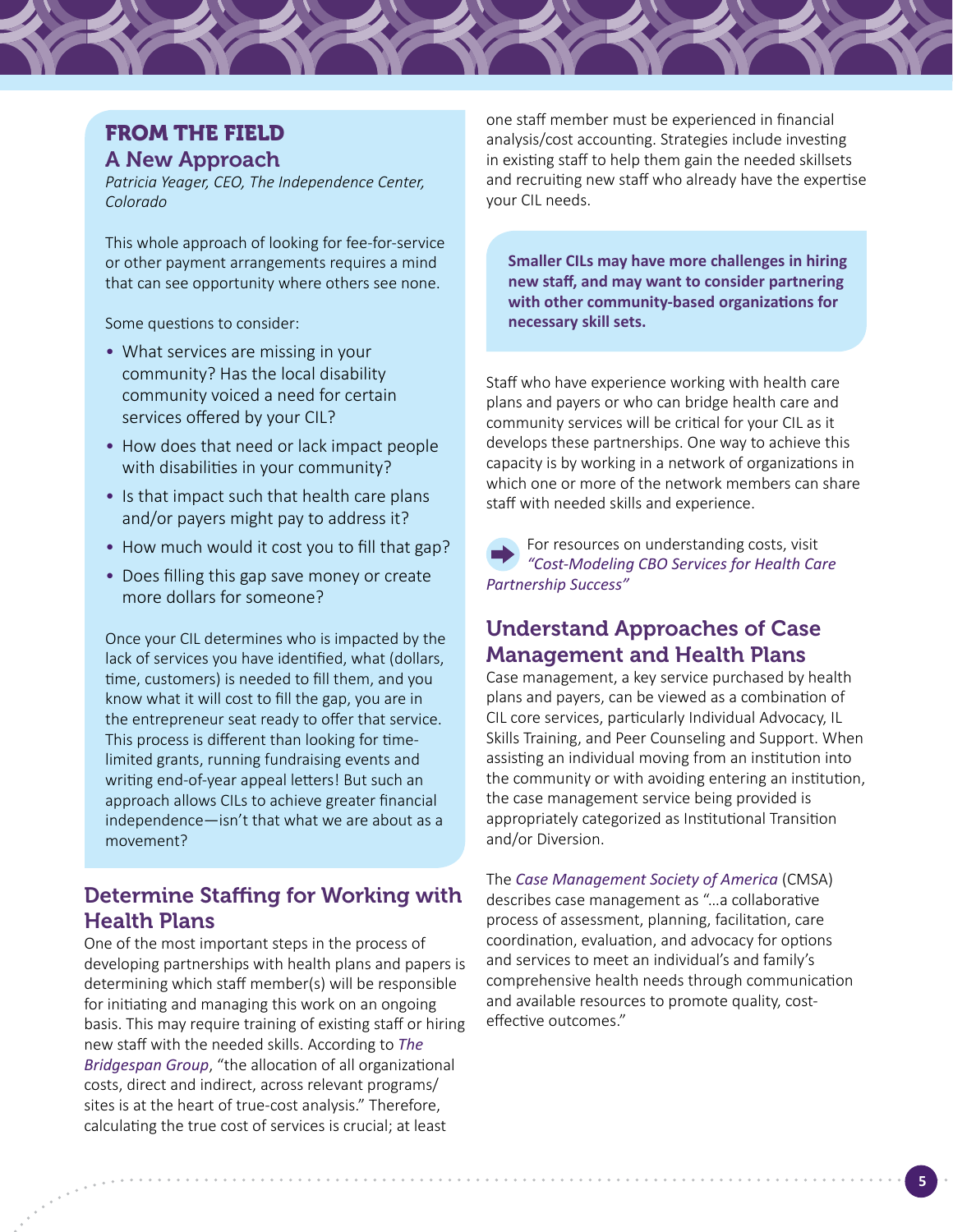Based on this definition, CIL services and values are similar to those of case management organizations. CMSA also states on its website: *The case manager helps identify appropriate providers and facilities throughout the continuum of services, while ensuring that available resources are being used in a timely and cost-effective manner in order to obtain optimum value for both the client and the reimbursement*  **source.** In the strong consumer direction approach of CILs, consumers are prioritized to receive effective services at "optimum value."

# FROM THE FIELD Staffing for a Case Management Contract

*Patricia Yeager, CEO, The Independence Center, Colorado*

When planning for health care or other case/ service coordination work, it is important to be intentional about what type of staff person is doing this work. Consumer direction philosophy is embedded in all training for Independent Living Specialists, Generalists and Coordinators to support consumers as they do the work for themselves. In the health care setting, the consumer/patient and the family are often overwhelmed with all the details, information and decisions that need to be made. **As a result, they may need much more direct support and even "doing" than what would usually occur in the CIL setting.**

Ultimately, creating a position for a case/service coordinator can be beneficial for CILs. There are many similarities between IL and the case/ service coordination; the difference lies in the intensity and frequency of support services as well as the **philosophy**. When a consumer comes in to set goals they usually are not in crisis mode so independence is stressed. When someone is in the hospital, perhaps with a new injury, the individual and their support system are in crisis mode and will need more hands-on support. These two perspectives can be challenging for one staff person to balance.

## Establish or Join Contracting Partnerships or Networks

Developing key relationships with health care payers is critical for CILs seeking to secure new resources to better serve people with disabilities in the community.

Who are potential health care payers in your community?

- Medicaid Managed Care Organizations
- Accountable Care Organizations
- Hospital or Health Systems
- VA Medical Centers
- Medicare/Medicaid Duals Plans
- State Medicaid Agencies
- Commercial Health Insurance Plans



**"When exploring partnerships, it is important to learn their language. If you have a current contact, tell them you want to learn more and ask them,** *What do we need to understand?"* 

### *Orion Bell IV, President and CEO, Central Indiana Council on Aging*

Health plans and payers may see value in broad geographic coverage and in the business and service capacity and efficiencies often available only through multiple organizations. This could involve working with other CILs or community-based organizations outside the CIL network. CILs with these business relationships are much more likely to be successful in developing relationships with health care than CILs that do not have these relationships.



**"We found the Director of our local hospital's Inpatient Rehabilitation Unit was interested in what we were trying to do. He also needed a better process for transitioning people out of the hospital successfully. He became a board member and our biggest cheerleader."**

*Patricia Yeager, CEO, the Independence Center*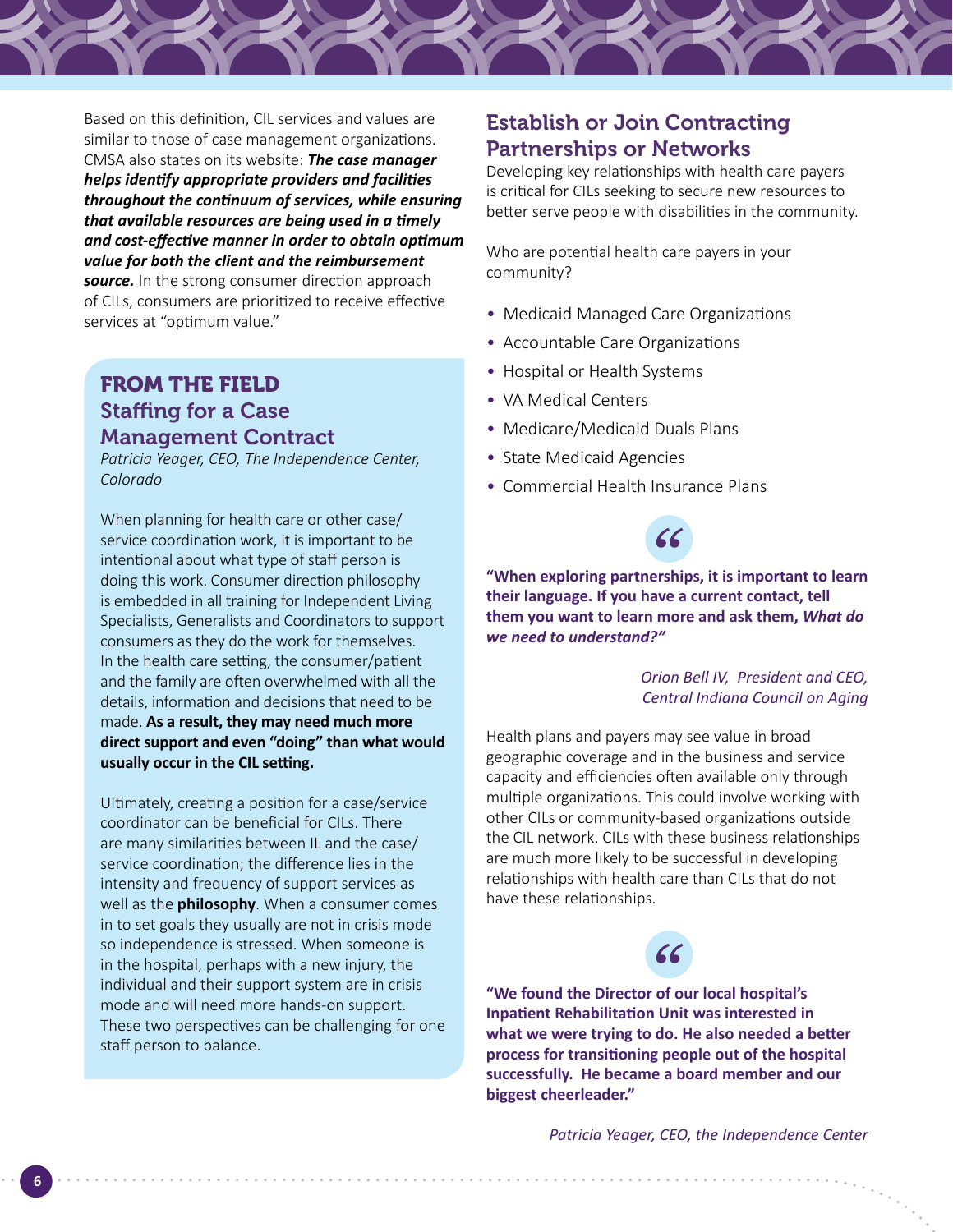

A first step in building relationships is working with a current colleague in the health care arena. It is valuable to have someone in the health care field helping/advising you—a champion who understands the value of your CIL to those whom they serve. These relationships can help your CIL discover where there are care and service gaps CILs can fill.



**Engaging with potential partners: "It's all about the relationships. I think there is value in meeting with our organization because we are helping individuals stay in the community, we are diverting individuals from hospital and nursing home stays. Let's get to know each other better."**

*June Cowen Sauvageau, Executive Director, Northeast Independent Living Program*

# FROM THE FIELD Tips on Partnering

*Lee Schulz, former President & CEO, Independence First, Wisconsin*

- Be intentional on who you invite to serve on your Board of Directors
- Promise only what can be delivered in a timely manner
- Recognize that all partners are not equal
- Partnerships should be re-evaluated annually or more frequently and disbanded if not working without assigning blame to any party
- Any gossip or negative statements about a partner's staff or services must be addressed immediately

Resource: *[Finding Champions: Five Key Steps](https://www.aginganddisabilitybusinessinstitute.org/finding-champions-five-key-steps-to-advance-your-cause/)  [to Advancing Your Cause](https://www.aginganddisabilitybusinessinstitute.org/finding-champions-five-key-steps-to-advance-your-cause/)* by June Simmons, President and CEO, Partners in Care Foundation

## Engage with State Agencies

Key marketing strategies include engaging with state agencies and creating services that add value and are attractive to health plans. Engage with the state agencies that administer Medicaid programs before those agencies develop requests for proposals (RFPs) for health plan and payer selection to ensure CILs are included as eligible provider organizations in the language of the RFPs to which health plans and payers will later respond.

## Demonstrate in Marketing How CIL Services Support Health Outcomes

Develop a clear understanding of the relationship between core CIL services and services typically used to support health outcomes by health plans and payers. Creating a one-page "sells sheet" can define your services and highlight the value your CIL brings to the partnership.

These descriptions highlight how core services can work in this environment.

- Independent Living Skills Training, Peer Counseling, Individual Advocacy, and Information and Referral Services support individuals with disabilities to secure and direct the HCBS they use to live well in the community with good health; assist people with disabilities to request and negotiate other community support services and systems, including transit, transportation, housing, health support and other services; and assist people with disabilities to manage their discharge from medical and rehabilitation facilities.
- Independent Living Skills Training and Peer Counseling services can include health promotion programs that address issues such as Chronic Disease Self-Management (Chronic Conditions, Chronic Pain, Diabetes) and Living Well with a Disability.
- Institutional Transition Services assist individuals with disabilities with moving from nursing facilities and other institutions into the community, and assist people with disabilities to avoid institutionalization.

**7**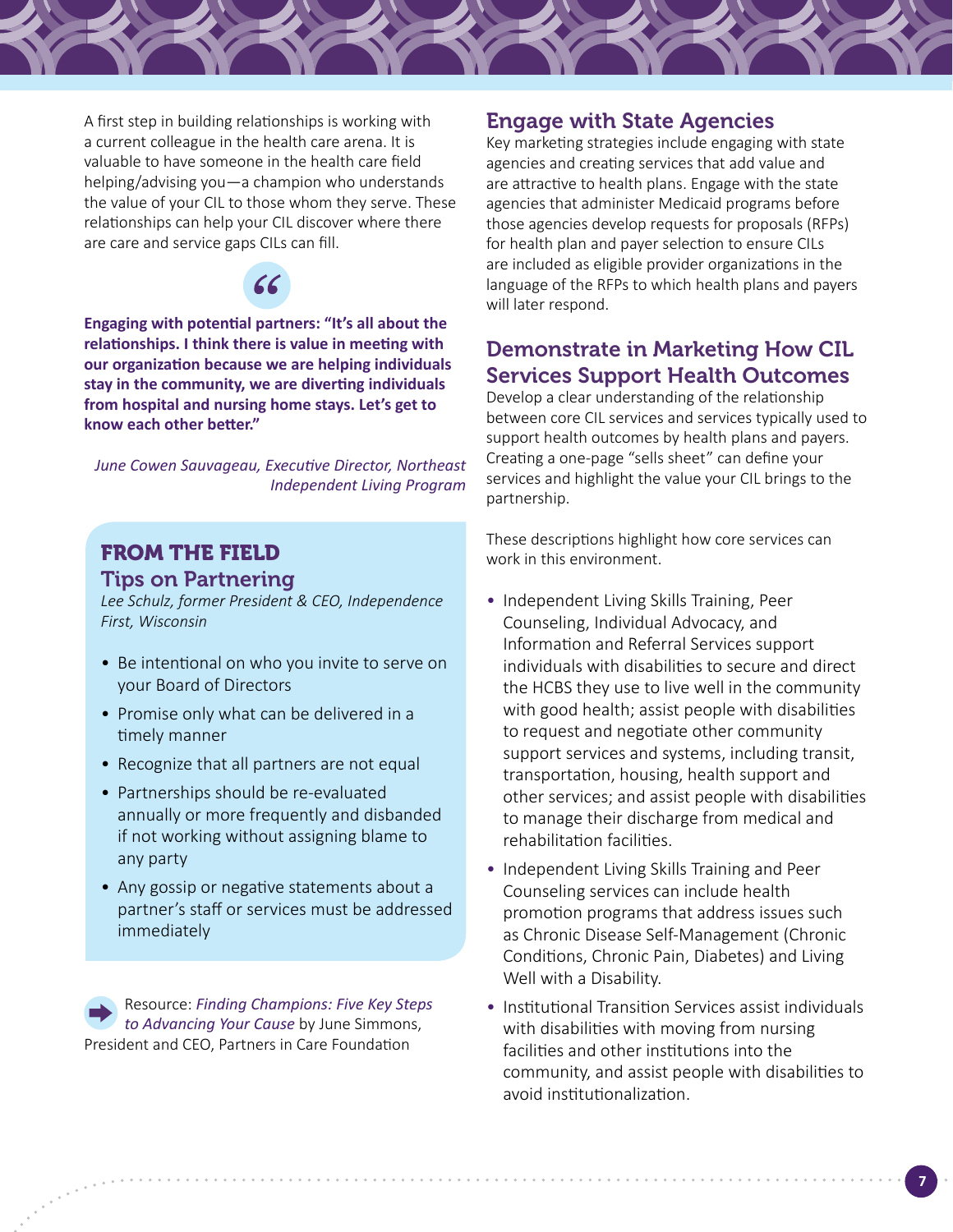Consider other areas to demonstrate your CIL's capacity to deliver services that are attractive to health plans. Below are examples of value-added services a CIL may include or add to the services it offers.

- Community service worker registries
- Community outreach
- Community surveys and analysis support for surveys conducted by health plans
- Organize and facilitate advisory councils
- Assist health plans to target enrollment to consumers who have disabilities

In addition to highlighting your CIL's services, it may be useful for your CIL to ask potential health care partners the following questions to assess their needs.

- What outcomes do you want for people with disabilities and/or those who are dually eligible?
- How can we help meet your goals?

# FROM THE FIELD Services to Market to Health Plans and Payers:

• Assistive Technology and Durable Medical Equipment (DME) – Lee Schulz, former President & CEO, Independence First, Wisconsin

Expertise in technology reuse programs, in which previously owned equipment is reclaimed and redistributed to new owners at low cost, can be a great resource and a value to health care organizations. Typically, current staff are familiar with assistive technology and DME so the learning curve is reasonable. Given that many forprofit businesses in DME are leaving the market, there are few central resources for information and assistance determining what is good technology for various disabilities and living environments.

• Hospital to Home transition—Patricia Yeager, CEO, The Independence Center, Colorado

Expertise of CIL staff brings a wealth of information about how individuals with disabilities can live in the community. Medical settings, insurance companies and state Medicaid agencies can benefit from this experience to create a better outcome with less money so that their patient/our consumer lives with dignity and independence. Becoming more aware of medical settings and conditions, along with good service coordination skills, can help set up a community network to provide support services when someone with a disability comes home from a hospital stay or even skilled nursing episode. *[Hospital to Home Pilot](https://online.flippingbook.com/view/202328/76/)* is a good source of information on this topic.

• Surveying—David Horvath, Director of Policy & Regulations, Public Consulting Group, **Massachusetts** 

Provide conflict-free third-party to conduct satisfaction surveys. Some CILs may find a benefit to having an entity other than the Financial Management Service conducting the surveys (as respondents are more likely to be candid if they do not fear any retaliation, etc.).

• Navigation support—Gary Cook, President & CEO, Direction Home Akron Canton, Ohio

Provide nursing home navigation services, including administration of the questionnaires used to help determine who is willing and able to transition, educating hospital and facility discharge planners and social workers, identifying housing and other support options, and developing transition plans.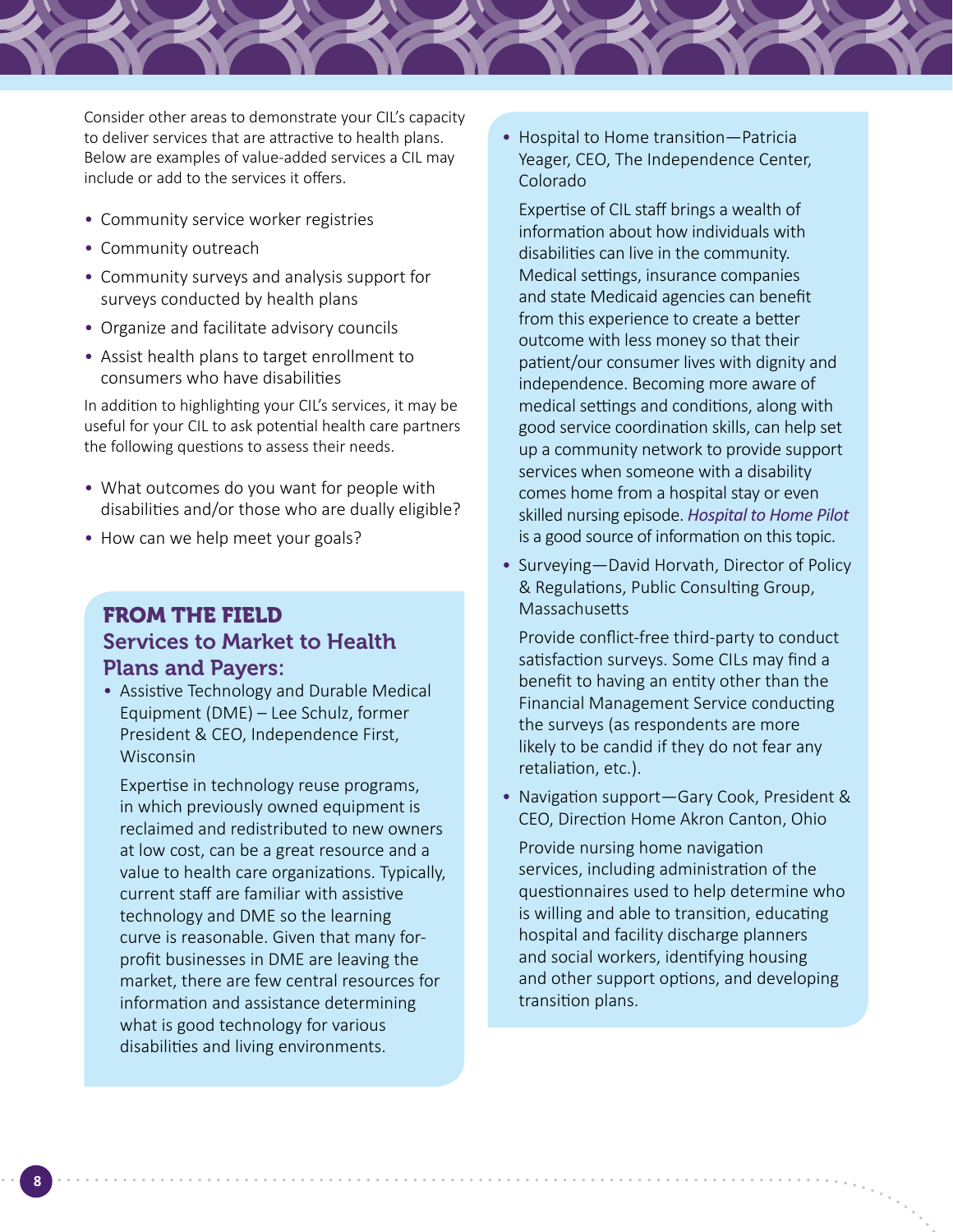• Explore Self-Management Programs—Craig Ravesloot, Research Professor and Director, Research and Training Center: Rural, University of Montana

Some CILs are receiving reimbursement from funders to provide research-based programs to support health improvement of people with disabilities. One program, Healthy Community Living (HCL), which is also known as Living Well with a Disability, is a health promotion program includes self-determination and self-management curricula: *[Healthy Community Living website](http://healthycommunityliving.com/index.html)*.

Other areas of expertise to consider:

- Transportation
- Discharge planning—CILs may want to highlight their experience providing inhome visits
- Home modification coordination
- Benefits counseling to Medicaid clients (ensuring patients are receiving all possible benefits, cost savings to MCO)
- Youth transition

# Secure Necessary Certifications and Licenses

Contact state agencies or health plans and payers to determine which certification and licensure requirements must be met for your organization and its staff to provide services purchased through health plans.

## Develop Strategies to Track Progress Toward Goals

Establishing goals and setting benchmarks will enable CILs to effectively measure progress. CILs should keep track of the following: the number of meetings held with state officials, the number of training programs on the health care system provided to new and existing staff, and the number of meetings held with health plan officials. Tracking this activity will aid CILs in assessing performance to create new pathways. This information should be shared with Boards of Directors and other partners.

## **Conclusion**

Engaging in these new pathways to partner with health plans and payers is an important new arena for many CILs. Many in the health care system are extending their vision to work with CBOs that hold the expertise to help clients have an improved experience and impact health outcomes. Change is never without growing pains: CILs may need to accept new roles and learn new systems. This How-To guide can assist CILs in entering into this expanded scope of work to build partnerships with health care entities and engage with new payers. Ultimately, this is an opportunity to ensure health plans and payers know and understand your CIL and its value in working with people with disabilities in your community.

**9**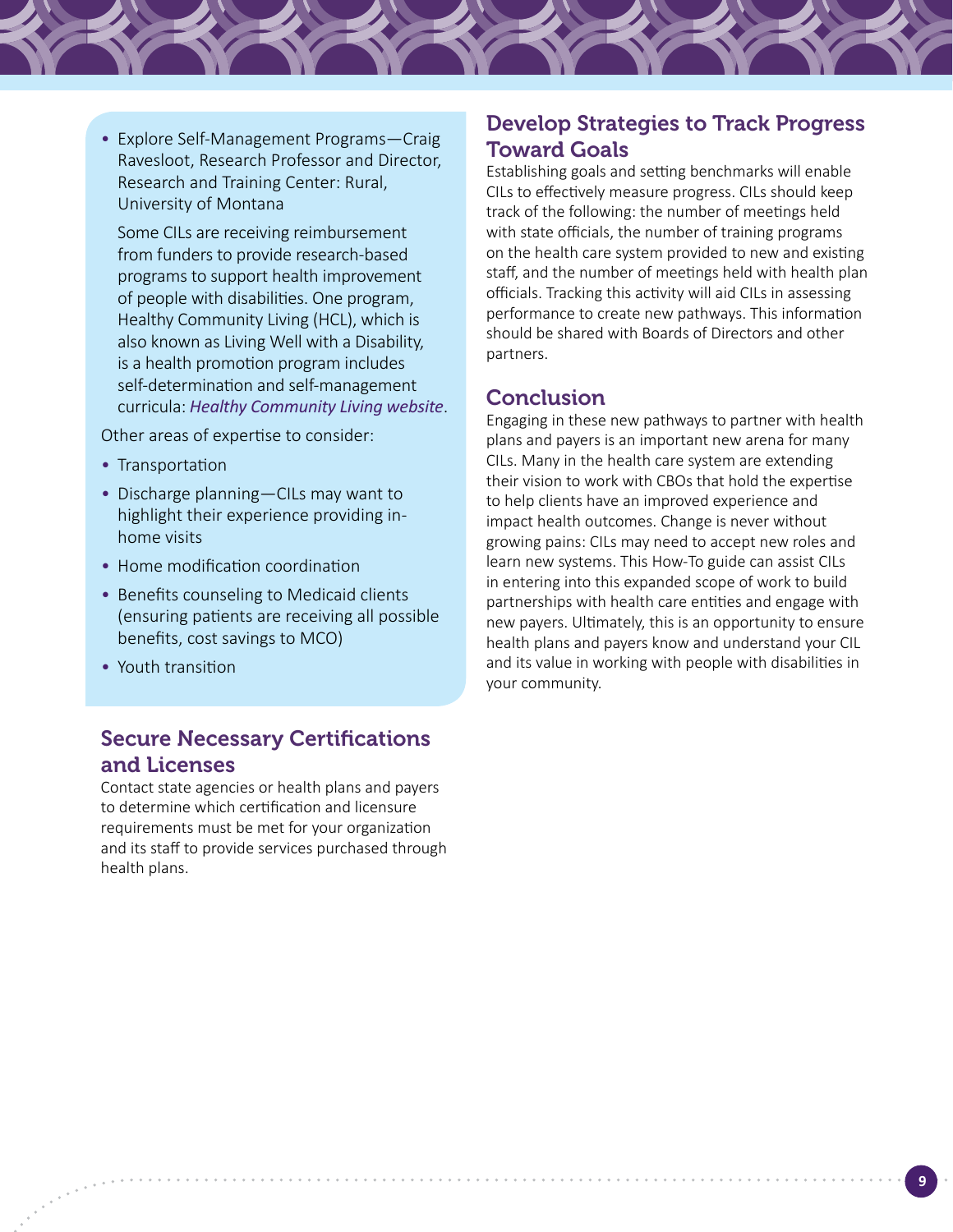## Additional Resources

The valuable resources listed below will support CILs as they enter the arena of marketing CIL services to health plans and payers.

#### Assessing Costs

*[Cost-Modeling CBO Services for Health Care](https://www.aginganddisabilitybusinessinstitute.org/resources/cost-modeling-cbo-services-for-health-care-partnership-success/)  [Partnership Success](https://www.aginganddisabilitybusinessinstitute.org/resources/cost-modeling-cbo-services-for-health-care-partnership-success/)* (Aging and Disability Business Institute)

*[Nonprofit Cost Analysis Toolkit](https://www.bridgespan.org/insights/library/pay-what-it-takes/nonprofit-cost-analysis-introduction)* (Bridgespan Group)

*[Assessing Nonprofit Financial Health](https://philanthropynewyork.org/sites/default/files/resources/Presentation Slides Assessing Nonprofit Financial Health.PDF)* (Nonprofit Finance Fund)

#### Marketing

*[Easy and Inexpensive Strategies for Making Big Profits](http://gmarketing.com/)* (Guerilla Marketing)

*[E-Learning Primer on Building Business Acumen for](https://zipmart.com/Brand/4/Source/1/Home/Course/54/Description)  [CBOs: Marketing Strategy and Competitive Analysis](https://zipmart.com/Brand/4/Source/1/Home/Course/54/Description)* (The SCAN Foundation & The Health Foundation for Western & Central New York)

#### Partnering with Health Plans and Payers

*[Expand Your Vision and Grow Your Mission! Driving](https://vimeo.com/201326182)  [Culture Change in Aging and Disability CBOs to](https://vimeo.com/201326182)  [Work with Health Care Partners](https://vimeo.com/201326182)* (Aging and Disability Business Institute)

*[Community-Based Organizations and Health Care](https://sc.lib.miamioh.edu/bitstream/handle/2374.MIA/6182/Kunkel-Community-Based Organizations_12-2017.pdf)  [Contracting](https://sc.lib.miamioh.edu/bitstream/handle/2374.MIA/6182/Kunkel-Community-Based Organizations_12-2017.pdf)* (Scripps Gerontology Center)

*[Overview of Preparing Community-Based](https://www.thescanfoundation.org/sites/default/files/tabbush-cbo_healthcare_prtnrshps-8-22-12.pdf)  [Organizations for Successful Health Care Partnerships](https://www.thescanfoundation.org/sites/default/files/tabbush-cbo_healthcare_prtnrshps-8-22-12.pdf)* (The SCAN Foundation)

#### Preparing Your Business Plan

*[Are We Saying the Same Thing? The Language of Long-](http://nasuad.org/sites/nasuad/files/LTSS_MC_Business-Terminology_AAHD_6.28.17_Final.pdf)[Term Services and Supports and Managed Care](http://nasuad.org/sites/nasuad/files/LTSS_MC_Business-Terminology_AAHD_6.28.17_Final.pdf)* (HCBS Business Acumen Center)

*[Finding Champions: Five Key Steps to Advance Your](https://www.aginganddisabilitybusinessinstitute.org/finding-champions-five-key-steps-to-advance-your-cause/)  [Cause](https://www.aginganddisabilitybusinessinstitute.org/finding-champions-five-key-steps-to-advance-your-cause/)* (Aging and Disability Business Institute)

*[How to Build the Business Case for CBO Services](https://www.aginganddisabilitybusinessinstitute.org/wp-content/uploads/2018/06/ADBI-RG-How-to-Build-508-1.pdf)* (Aging and Disability Business Institute)

*[Key Job Descriptions for CBOs](https://www.aginganddisabilitybusinessinstitute.org/resources/key-job-descriptions-for-cbo/)* (Aging and Disability Business Institute)

*Step 1: Prepare – [Understand the Business](http://nasuad.org/sites/nasuad/files/BACStep1Prepare.pdf)  [Environment and Your Place Within It](http://nasuad.org/sites/nasuad/files/BACStep1Prepare.pdf)* (NASUAD HCBS Business Acumen Center)

**10**

#### Understanding Business Acumen

*[Business Acumen Toolkit](http://www.hcbsbusinessacumen.org/webinar-archive.html) and Webinars* (NASUAD HCBS Business Acumen Center)

*[Interview with Audrey Schremmer, Three Rivers Inc.](http://www.newcenturycil.org/?p=1298)*  (New Century CIL Blog)

#### Acknowledgement to Contributors:

The members of the Disability and Aging Work Group, as part of the Aging and Disability Business Institute, have been a major contributor to this How-To Guide. Those who were interviewed or authored a segment of the How-To Guide have been noted by an asterisk.

- *Chair:* Richard Petty, Director, National Center for Aging and Disability at TIRR Memorial Hermann Research Center & Co-Director, ILRU-Independent Living Research Utilization\*
- Jen Morgan, Researcher, Center for Persons with Disabilities, Utah State University and ILRU-Independent Living Research Utilization\*
- Brooke Curtis, Training & Technical Assistance Specialist, ILRU-Independent Living Research Utilization\*
- Beth Blair, Senior Research Associate, Aging and Disability Business Institute, National Association of Area Agencies on Aging
- Patricia Yeager, Chief Executive Officer, The Independence Center\*
- Lee Schulz, former President and Chief Executive Officer, Independence First\*
- Carla Lawson, Executive Director, Ability Resources
- Phil Pangrazio, President & CEO, Ability 360
- Orion Bell, Chief Executive Officer, Central Indiana Council on Aging\*
- Suzanne Crisp, Public Partnerships Group\*
- Merrill Friedman, Senior. Director, Disability Policy Engagement, Anthem, Inc.\*
- Craig Ravesloot, Research Professor and Director, Research and Training Center: Rural, University of Montana\*